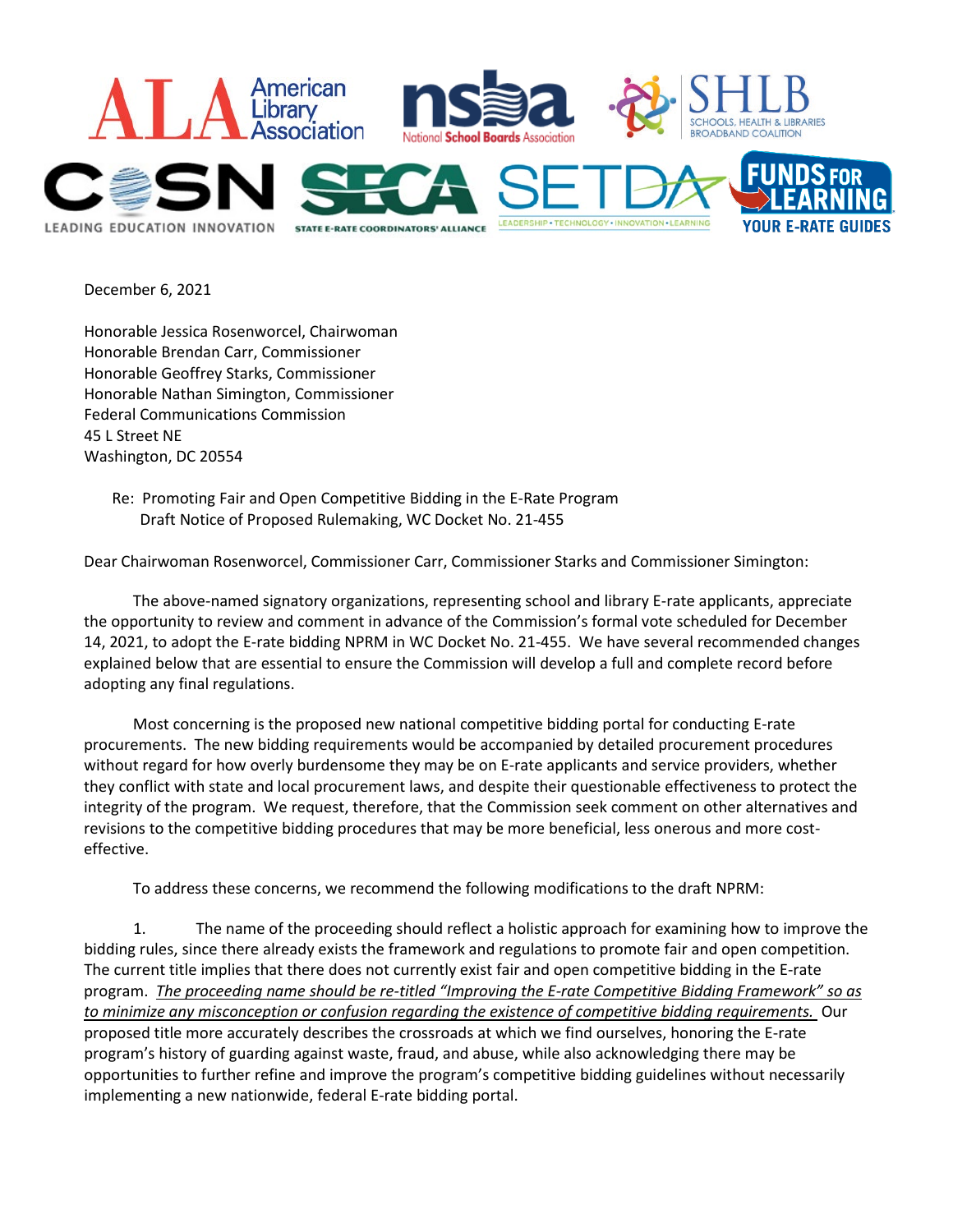2. The timeline for submitting comments and replies should allow for the development of a full and complete record. *We request 90 days from Federal Register publication for the submission of initial comments and 45 additional days for submission of replies*. The NPRM could be published in the Federal Register near or during the December holidays. Additionally, in January the E-rate filing window for E-rate funding year 2022 will open and many interested parties will be consumed with finalizing contracts and filing their Form 471 applications to meet the assumed March 2022 Form 471 deadline. In addition, applicants are actively purchasing their ECF-devices and services and distributing those to students and staff in need, all of which are important and time consuming. Further, interested groups that may wish to submit detailed cost information and gather procurement data to comment on the impact of various changes to the competitive bidding process will be constrained with a shorter 30 day comment and 30 day reply comment schedule. Unless the comment and reply comment deadlines are extended, the development of the record will be severely hampered. Because the proposed changes would not take effect until the 2025 funding year, there is no harm in extending the comment period by a few months to allow parties the time to submit thoughtful and wellresearched comments on this highly significant proceeding.

3. The draft NPRM should receive comment on a full array of options and improvements to competitive bidding without proposing a comprehensive restructuring of the competitive bidding process by mandating a new federal bidding portal and prescribing detailed bid procedures and requirements. *Instead, the Commission should specifically seek comment (without offering any tentative conclusions) on the following five areas to address the concerns raised by the FCC's Office of Inspector General and the General Accounting Office[1](#page-1-0)* :

- A. What areas are considered the most at risk for waste, fraud, and abuse in the competitive bidding process? Specifically:
	- (1) Is there a substantial risk that applicants or service providers may alter proposals to change the outcome of a bid evaluation?
	- (2) Is there a substantial risk that applicants may ignore qualified bids to change the outcome of a bid evaluation?
	- (3) How may the current competitive bidding rules allow for bid collusion and fraud?
	- (4) What solutions or changes to the competitive bidding rules could reduce the potential for collusion and fraud?
- B. What are the existing state procurement laws, local procedures and best practices that promote fair and open competition? What would be the impact of modifications to E-rate bidding requirements on these existing laws and procedures?
- C. What areas of the current E-rate competitive bidding rules may be confusing, burdensome or vague, and therefore subject to inadvertent, but not necessarily fraudulent, competitive bidding infractions leading to funding denials and rescissions? What modifications could be made to resolve the confusion and provide more clarity?
- D. What is the feasibility, necessity and cost-effectiveness of mandating the creation of a new nationwide, federal bidding system for E-rate, and would existing state and local procurement laws and regulations be in conflict?

<span id="page-1-0"></span><sup>1</sup> Federal Communications Commission, Office of Inspector General, Semiannual Report to Congress, October 1, 2016- March 31, 2017, https://transition.fcc.gov/oig/FCC\_OIG\_SAR\_03312017.pdf, at 13-15 (2017 OIG Report); GAO, *Telecommunications: FCC Should Take Action to Better Manage Persistent Fraud Risks in the E-rate Program*, GAO-20-606 (Sept. 16, 2020).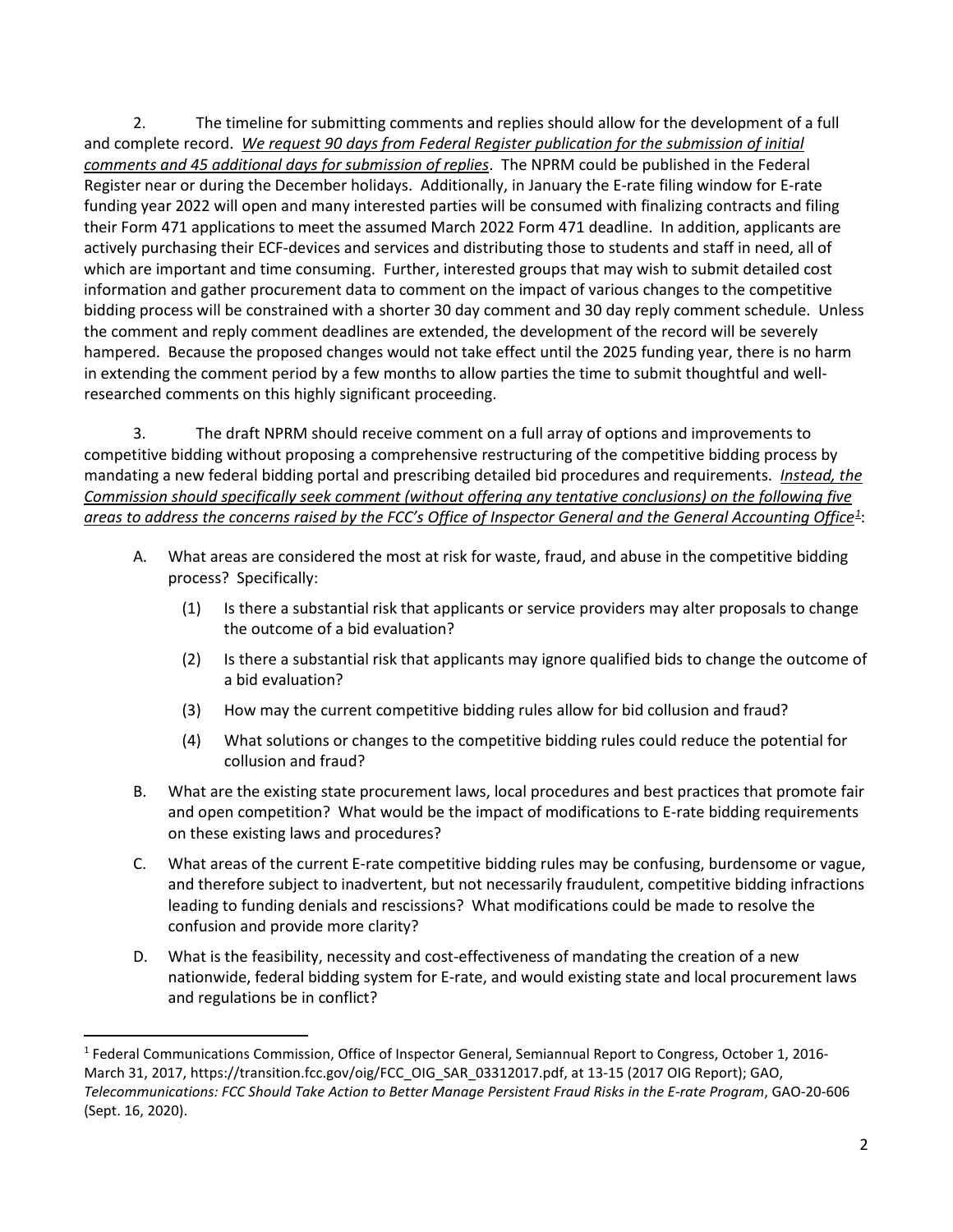E. What would be the impact on the competitive landscape and on small applicants and service providers in particular should a new, federal E-rate bidding system be imposed? Would such new requirements dissuade schools and applicants from applying for E-rate? Would applicants be more inclined to hire E-rate consultants if new bidding rules are imposed?

4. *The proposal to require all applicants to upload all bidding documents as part of the Form 471 application should be further clarified*. The Commission should seek comment on whether such a requirement is appropriate and necessary, and whether the proposed requirement would apply to applicants regardless of the size of the applicant and the amount of their new contracts. The Commission should also clarify that competitive bidding documents are routinely provided to USAC or auditors as either part of pre-funding reviews (standard PIA questions concerning bidding or special compliance competitive bidding reviews); during postcommitment comprehensive audits; and, during payment quality assurance reviews for computing the percentage of improper payments that must be reported annually to Congress. In light of these existing requirements, the Commission should seek comment on whether or not it is appropriate and necessary to establish a uniform regulation to require all bidding documents to be uploaded for all new contracts.

These recommended revisions will ensure that a robust and thorough record of the current mode of operation of the competitive bidding practices will be compiled, including parties' feedback regarding potential changes and improvements. We think this approach will better enable the Commission to make informed decisions on how best to improve the E-rate competitive bidding framework.

We look forward to addressing any questions you may have.

Respectfully submitted,

State E-rate Coordinators' Alliance (SECA)

ebra M, Kriete

Debra M. Kriete, Chairperson [dmkriete@comcast.net](mailto:dmkriete@comcast.net) 717-232-0222

Funds for Learning, LLC (FFL)

 $\rightarrow$   $\mu$  ' $\alpha$  |

John *D*. Harrington, Chief Executive Officer [jharrington@fundsforlearning.com](mailto:jharrington@fundsforlearning.com) 405-471-0910

Schools, Health & Libraries Broadband Coalition (SHLB)

tohu Windhaurin,

John Windhausen, Executive Director [jwindhausen@shlb.org](mailto:jwindhausen@shlb.org) 202-263-4626

American Library Association (ALA)

 $\mathcal{U}$ an S. Dww

Alan Inouye, Ph.D., Senior Director Public Policy and Government Relations [ainouye@alawash.org](mailto:ainouye@alawash.org) 202-403-8218